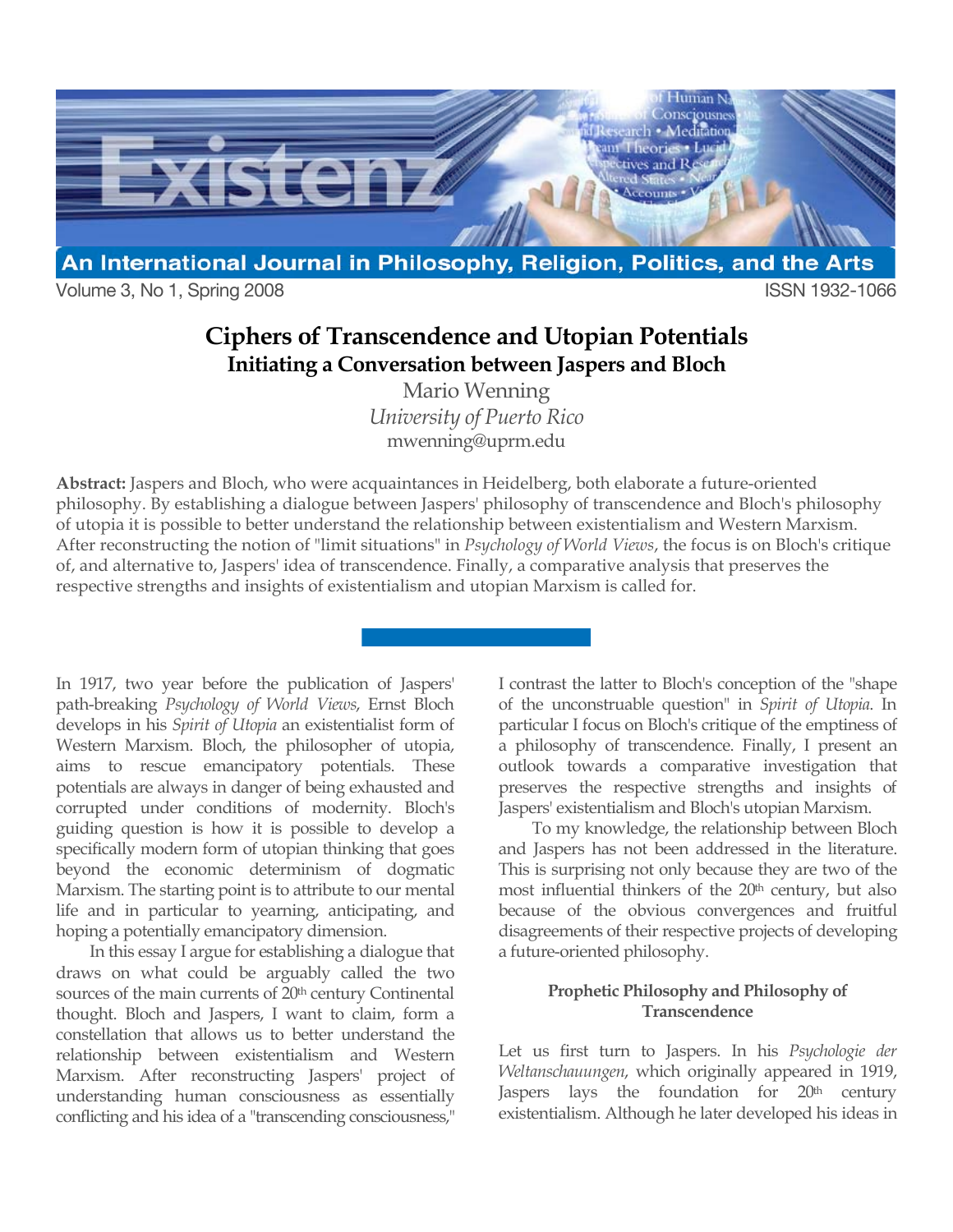an explicitly philosophical register, the basic motives in this work were to set the program for what remained his essential question: how can a new philosophy be conceived that takes seriously human existence at a time in which philosophy had become ideological or formalist? In other words, how is it possible to renew philosophy after it has been transformed into scientistic positivism, on the one hand, and various ideological world views on the other hand?

To understand what philosophy could be once again it is necessary, Jasper argues, to pursue the neglected but important question what the human being was, is, and could be. In his *Psychopathology* as well as his *Psychology of World Views*, Jaspers aims to throw light on this question by outlining the limits and ways of relating to these limits—of what he considers the normal life of the human soul.

The *Psychology of World Views* is only the culmination of other works relating psychology, which was for Jaspers the attempt to interpret and understand (rather than explain) mental processes, to ethics, religion, language, art, ethnology, and society. Philosophy rather than science or ideology is characterized as holistic and value-oriented in nature without, however, providing ethical imperatives. While it aims to illuminate and construct an "organism of possibilities," it does not pretend to choose between these possibilities, which can only be done by living actors in concrete situations.

Philosophy, which does identify one true possibility, is referred to as *prophetic philosophy*. Jaspers uses the term "prophetic," because such a philosophy aims at providing existential orientation in anticipating the future and thus forecloses the dimension of openness essential to the first person perspective. "I did not want a prophetic philosophy," Jaspers reflects back on his *Psychology of World Views* in the preface to the fourth edition, "and yet I did not have a concept of this other kind and already secretly searched for philosophy."1 Without quite understanding it at the time, the *Psychology of World Views* transforms a prophetic philosophy into a philosophy of transcendence, which opens up rather than forecloses what the great modernist Robert Musil calls *Möglichkeitssinn*, a sense of possibility. On an individual level, providing orientation and transcendence go hand in hand. It is only the freedom within that is capable of overcoming the crises of meaning that are at the bottom of a pathological mental life.

The starting point of Jaspers' existential psychology is the assumption that possibility precedes actuality. This is not to be taken as a metaphysical thesis. Of course are we thrown into a world and find ourselves in given and thus actual contexts that determine what is possible and what impossible. To claim that possibility precedes actuality is meant to express that to exist means to be confronted with choices. Past events leave future possibilities essentially underdetermined, in particular when judged from the first person perspective, our immediate experience as thinking, judging, and acting beings.

Despite the emphasis on communication and historical conditions of our existence, Jaspers did start from the premise of our egoistic predicament. We cannot but outline our future existence by way of a complicated process of personal anticipation and decision-making. Existence is essentially possible existence, *mögliche Existenz*. The future is irreducibly unknown and to think and to exist means to take a stand with regard to the past and a possible future. Taking a responsible stand is a result of becoming conscious that to be human means to be on the way and to be on the way means to stand on a past and move towards a yet unknown future. We are, in short, *homo transcendens*, beings who are capable and, in a sense, forced to burst open *Weltgeschlossenheit*, the closed-offness of the world.

Drawing on Kant, Hegel, and Nietzsche, Jaspers emphasizes the dynamic structure of our existence with the terms "life," "force," "idea," and "spirit," while he later groups all these categories under the concept of existence and unconditional action. A dynamic life is one that is shaped by individual choices within the flux of time.

We have gotten accustomed to associate the emphasis on individual choices with liberalism. A word of warning is necessary here. Despite the emphasis on choice, Jaspers is not a proto-liberal in the contemporary sense of someone who defines himself by the extent of freedom of choice granted to him by natural law or through a social contract. Rather he emphasizes *significant* choices that change how the future and the past need to be interpreted in more or less radical ways. Although we have not chosen ourselves, one is constantly choosing who one wants to be. Human beings bear responsibility qua their

<sup>1</sup> Karl Jaspers, *Psychologie der Weltanschauungen*, fourth edition (Berlin: Springer Verlag, 1954), p. XII. [Henceforth cited *PdW*]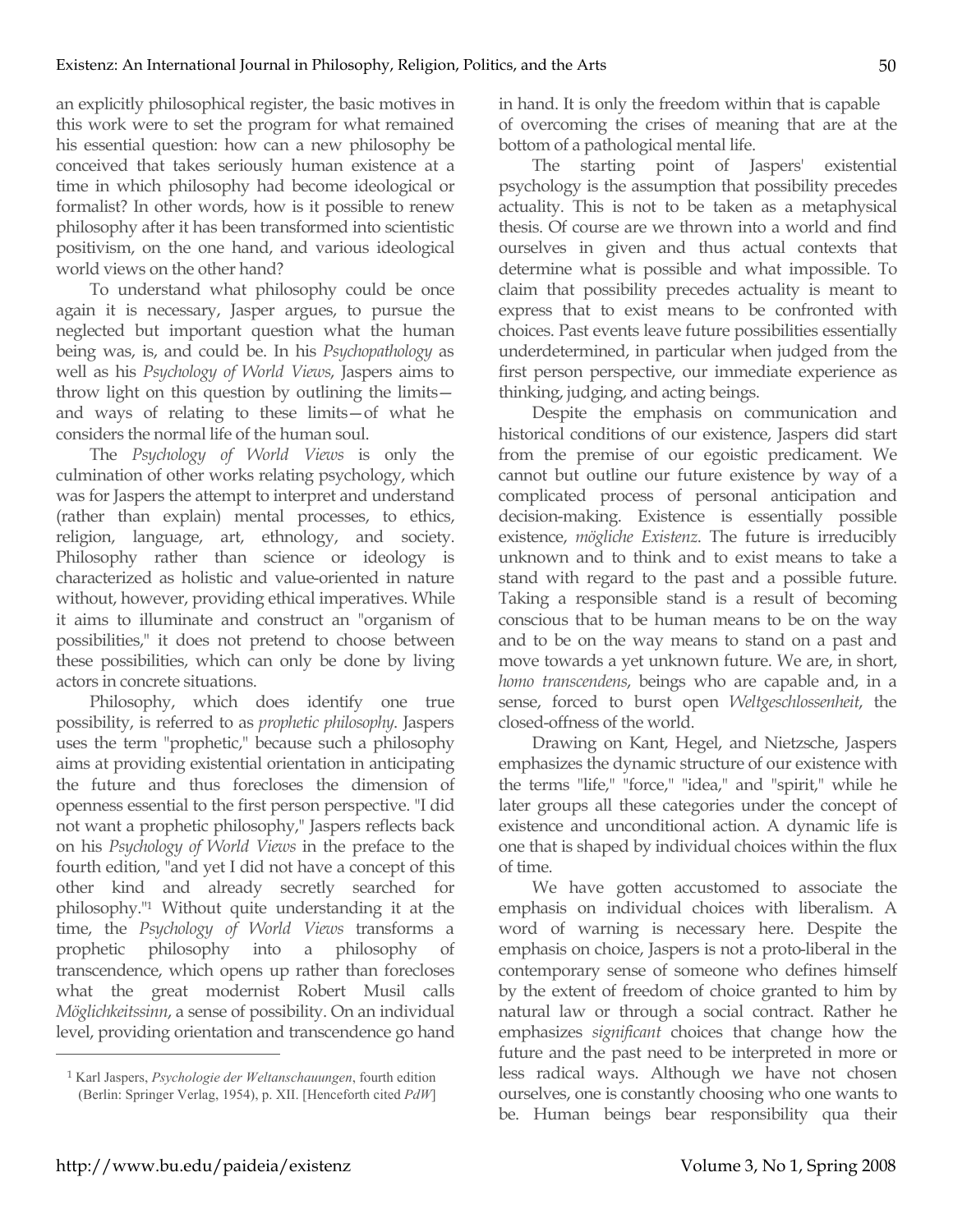existential condition of being choosers. Seen from the first person perspective, context, class affiliation, history, although having a strong impact on us, can never change the primacy of human choice and the responsibility connected to judgment, the most essential of faculties. What matters is not the infinite realm of open possibilities, to have formal freedom of choice, but lived choices in which something specific and determinate that transcends the given context emerges, in which our existential horizon is broadened. It is thus not the arbitrary but the meaningful choice that presupposes processes of attributing values that Jaspers is concerned with and which distinguishes his philosophy of transcendence not only from prophetic philosophy, but also from a merely descriptive existential psychology.

The philosophy of transcendence with its emphasis on choosing is also revealed by Jaspers interpretation of world history, which concentrates on individual choices. Paradigmatic individuals are those that create a new horizon of interpretation and transcend given contexts. Jesus, Socrates, Buddha, and Confucius are the founders of the Jewish-Christian, the Greek, the Buddhist, and the Confucian traditions, primarily because they were extraordinary choosers. By way of introducing new ideas into the world they expanded the framework of existential possibilities in which people gain their orientation and meaning, in which choices can be meaningfully coordinated according to some good.

Under modern post-Platonic conditions it has become impossible to speak of the Good as the ideal object of choice rather than multiple goods. Since we cannot rely on any given good as universally binding and authoritative, we have to choose, and by choosing we have to transcend any given context. However, the striving for the Good rather than merely any set of arbitrary goods survives in our striving to be consistent with regard to the values we take to be essential in characterizing who we are and what we take to be important. "Human beings," Jaspers acknowledges, "do not want to live in contradiction with themselves" (*PdW* 225). There are two strategies to avoid contradiction in situations of multiple values. Either certain values could be ignored, suppressed, or denied. Alternatively we can create a hierarchy in which values stand in orders so that whenever a conflict emerges we can settle the conflict by determining which value trumps the other ones. Neither of these strategies is ultimately successful. If we suppress values, they do not seize to exist, but will continue to confront us. We cannot, for example, deny that authenticity is a value, because it is too deeply rooted in our culture and our environment will continue to remind us of it. A hierarchy of values, however, is either too formal to have any practical consequences or it will suppress certain values and thus be an arbitrary hierarchy.2

### **Limit Situations**

The modern world is a world of necessary and inevitable value collisions. Moments when such collisions come to the fore and are engaged with are often marked by an encounter with limits. In turning to the limit situations of human existence in a chapter of *Psychology of World Views* entitled "The Life of Spirit," Jaspers throws light on the existential condition of moderns who have escaped a world of metaphysical security and are condemned to having to choose among different conflicting values. In this prominent chapter Jaspers turns to the discussion of the conditions under which meaningful future orientation comes about under the heading of limit or, as Popper translates the term *Grenzsituationen*, "marginal situations." Limit situations that are experienced in the form of struggle (*Kampf*), death (*Tod*), chance (*Zufall*), or guilt (*Schuld*). They reveal that

there is nothing stable in the existing world, no unquestionable absolute, no security, which would withstand every experience and every thought. In these situations we feel thrown back on ourselves and understand that this self is a fleeting, rather marginal fact in a universe that appears to be a limit. Everything is liquid, is in restless movement of being called into question. Everything is relative, finite, divided into opposites. We never find the whole, the absolute, the essential. (*PdW* 229)

Limit situations reveal to us our limitations, which we tend to bracket in our routine life. However, apart from revealing our limits in light of an omnipotent universe beyond our grasp and control, they also reveal that choice does in fact matter, since it determines our relationship to these limits. Although we cannot chose not to die, what sets us apart is that we can relate to death in ways that re-determine who we are as a person.

<sup>2</sup> Cf. for example Charles Taylor's account of modern value conflicts in *The Malaise of Modernity* (Concord Ontario: House of Anansi Press, 1991).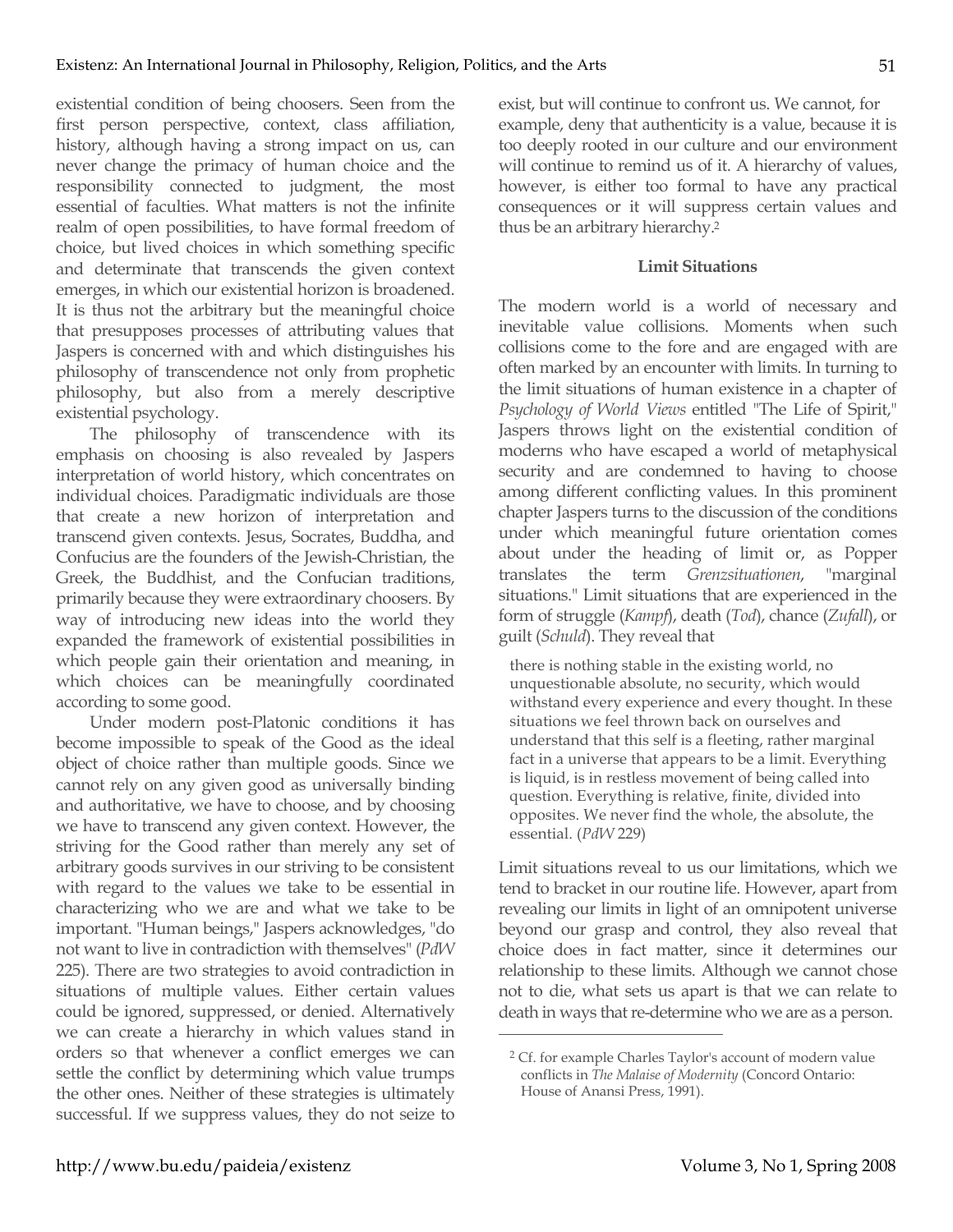Limit situations, according to Jaspers, provide human beings with a "consciousness of the antinomic structure of the world … ourselves and the world are divided in antinomies" (*PdW* 230). Since our intentions do not translate one-to-one into the wanted outcome, but often lead to a realization of something that has not been wanted, the world is divided into what is intended and whatever consequences are in some sense causally related to my intentions, even if, or precisely because I did not want these consequences. Jaspers writes

Values only become actual through forces and conditions which themselves are value-neutral or negative with regard to values (*wertnegativ*). If one wants any value to be realized in reality, one inevitably needs to accept counter-values (*Unwerte*) because the world is normatively complex, stubborn, and abrasive. Every action directed at values carries with it consequences, which the person acting did not want and could not want. No action leads to the intended effect without impureness and unintended outcomes. (*PdW* 237)

Jaspers mentions the love of humanity and spiritual culture as potential values or goals of one's actions that automatically lead to or involve an entanglement with counter values. To achieve the pleasures of a cultivated humanity one easily accepts or at least contributes to exploitation in which one class buys its leisure time at the cost of the working class.

The reversal of good intentions into disastrous outcomes is the topic of tragedy from its Greek beginnings to its modern expression in Kleist's, Strindberg's or Ibsen's dramatic works.3 What we could refer to as Jaspers two basic premises, namely that we want to overcome contradiction or antinomies and that the world is nevertheless structured in antinomies constitute a second order antinomy, the tragic dimension at the bottom of the human condition. We are the kind of beings that try to dissolve what is essentially irresolvable. This constitutes the "antinomic structure of human existence, *Dasein*" (*PdW* 225). In the domain of human existence we speak of antinomies not if we are dealing with mere opposites or poles of existence such as happiness and sadness. Neither are

we dealing with potentially resolvable paradoxes. Existential antinomies are *irresolvable value contradictions*. If the ultimate values of our existence cannot coexist but are equally important and justified, we are confronted by an authentic existential problem. The response to irresolvable value conflicts and the paradox one finds oneself in having to choose even if knowing that any choice will be in a sense a wrong choice leaves one with despair in light of necessary failure (*PdW* 235).

The consequence of gaining an insight into the antinomic character of human existence could lead to at least three different reactions. The human being could be destroyed, he could evade the antinomies, or he could gain strength by transcending them. In the first destructive case the human being wants something, but is not willing to accept the consequences or use the necessary means. In the second case, the strategy of evasion, he ignores that the opposites are in fact antinomies. He thinks that he can make them coherent but in fact only indulges in bad compromises and thus neutralizes the opposites. The third way of reacting to the insight that human existence is essentially conflicting, is to not rest content with this situation or arbitrarily jump into a momentous either/or decision. What is needed, Jaspers argues, is cultivation and sustaining of the tension in a way that increases it according to Nietzsche's *bonmot* that "the greatest human being, assuming that such a concept is legitimate at all, would be the human being who best presented the antinomian character of human existence in the strongest way"(*PdW* 239).

Following Hegel's dynamization of Kant's conception of a dialectical sublation of antinomies, Jaspers writes that "the creation and intuition of such worlds of ideas is not the acquisition of stable property—this would lose the idea–, but rather symbol and utopia of the unconscious aim to which the process of spirit is directed in infinite, living acts of antinomic syntheses" (*PdW* 242).

These acts of antinomic synthesis constitute the authentic response that allows for a form of transcendence of the world within the world. By philosophically relating to our principle limitations in limit situations we do not overcome them, but gain an awareness which sees them not just as detriments to achieving our goals, but as constitutive of who we are. This is the hidden normative, or perhaps better, educative core of Jaspers' philosophy of transcendence. Jaspers' message is not prophetic in pointing us to a certain path or goal beyond existential struggle and

<sup>3</sup> It could be argued that Jaspers' philosophy as a whole is premised on an insight into the tragic dimension of human existence. He explicitly addresses the tragic as a guiding theme in *Über das Tragische* (Munich: Pieper, 1952), which is an excerpt of his major work *Von der Wahrheit* (Munich: Piper 1947).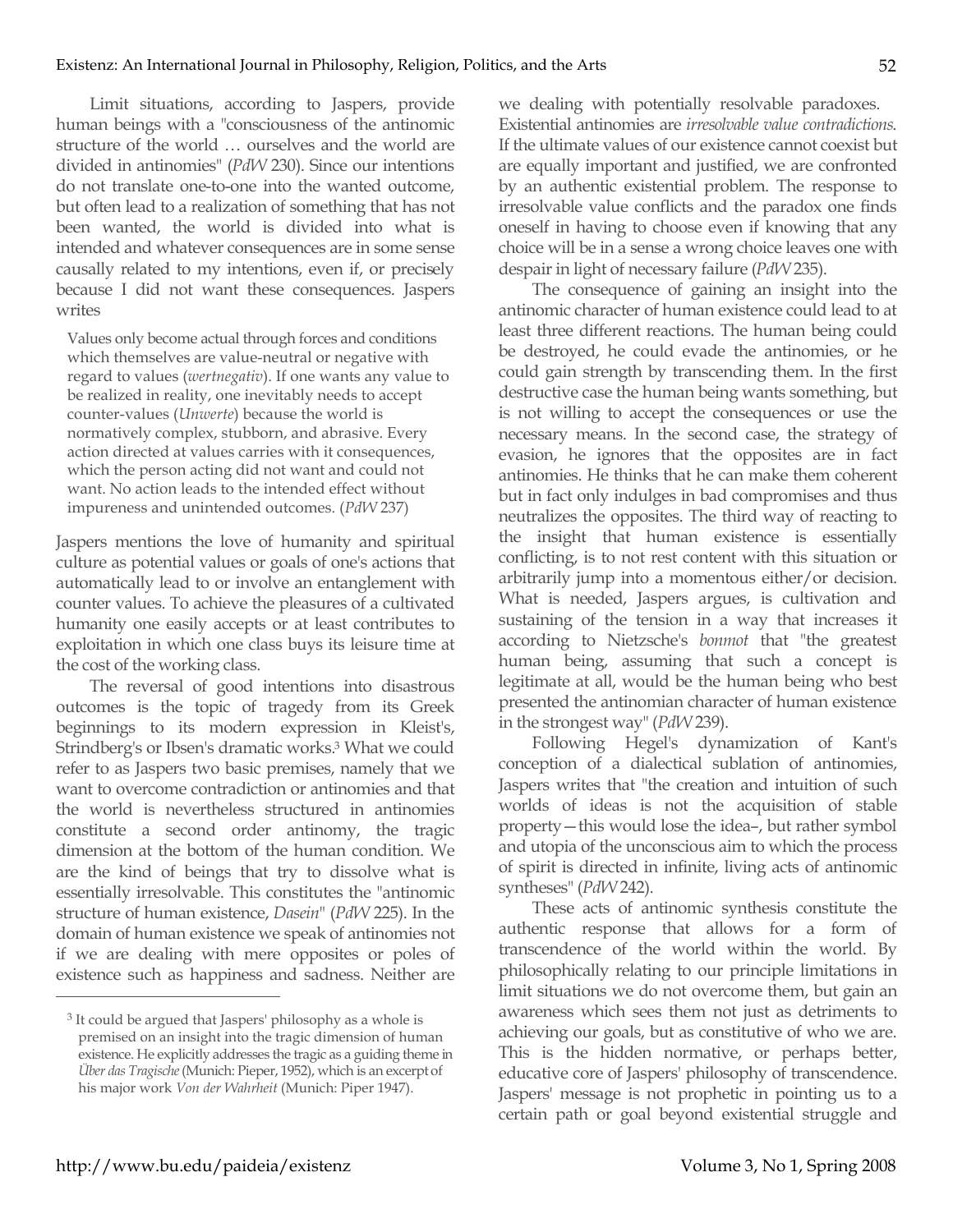value conflicts, but it does point to the possibility of orienting oneself with regard to constitutive dilemmas in a way which does see them not just as limiting, but also as enabling.

### **The Confrontation with Bloch**

It is not accidental that Jaspers uses the expression "symbol and utopia of the unconscious aim" to characterize the fleeting point that provides orientation in the midst of existential struggles. We can rightly assume that he is responding to or at least carrying on an implicit conversation with Ernst Bloch's philosophy of utopia. Both Bloch's utopianism and Jaspers' philosophy of transcendence are premised upon the assumption that it is necessary to renew philosophy without ignoring the antinomic character of our post-Platonic mental lives, i.e. conditions under which we face irresolvable value conflicts that cannot be overcome by a reference to a universal contexttranscending Good that we could all aspire to.

Bloch and Jaspers were acquaintances who met during Max Weber's tea gathering in Heidelberg from 1912 to 1914. The Weber circle also included thinkers such as Lask, Lukacs, and Naumann and has been one of the few occasions of mutual engagement before existentialism and Western Marxism went separate and, not infrequently, hostile paths. Jaspers helped Bloch to be exempted from military service, and in a letter from his American exile, Bloch refers to Jaspers as "profound" (*tiefsinning*).4 Jaspers appreciated Bloch's spontaneity, even though he regarded the latter's Gnostic style and explicit utopianism as being too opaque and too prophetic for his sentiment. Bloch carried with him the aura of a prophet and we can assume that Jaspers had Bloch in mind when criticizing the prophetic philosophy of his day. The prophetic appearance of Bloch is expressed in the joke that Lask used to tell: "'what are the four apostles called?' Mathew, Mark, Lukacs and Bloch."5

Despite obvious differences in content and tone of the lucid humanist and the Gnostic prophet there are surprising parallels between their respective projects. Both Jaspers and Bloch chose as their point of departure a form of depth analysis of context transcending consciousness to counter the nihilist world situation of a compartmentalized modernity that Weber characterized as an iron cage. Only in our existential condition as self-encountering and self-projecting beings, both argued, could we find the philosophical resources to rightly address and counter the fate of modernity.

The intended form of future-oriented philosophy could not ignore or dispense with the antinomic constitution of human existence and its manifestation in history. The problem of classical utopianism had been that it denied this constitution. Utopian constructions of the highest Good share that they reify the good in the form of a once and for all completed condition of harmony, a society beyond reproach, a history that has or will soon reach a blissful end. By painting an image of a state, an island, and, since Enlightenment, a future that is free of existential conflicts historical reality as we know it is reduced to a mere anticipation of an apocalyptic escape from history. Plato and Thomas More, and Marx are representatives of such problematic versions of utopianism. They develop a vision of a state, an island, or a future that is free of struggle, death, and injustice, in short, free of value conflicts. Not only is this conception implausible given our existential condition as limit-confronting choosers in a messy world, it is also dangerous when put to practice.

People who construct a possible utopia of perfection are often immune to actual suffering, because they justify all actions with the supposedly better state they claim to find, bring about, or at least anticipate as a real possibility. Utopia is really a u-*tempia* in that it posits a time that is beyond time. Utopia is radically detached from an imperfect past and an open future. The ambivalence of a belief in utopias is that it can motivate and set free high quantities of energies, but it can also lead to a form of activism that is, according to Jaspers, "non-living, and linear" (*PdW* 243).

Utopian activism is the opposite of careful reflective action or an insight into the limitations of action. It sees reality as raw material to be shaped according to a master plan. Bad forms of utopianism are thus an objectification or reification of the normative essence of human existence. They deny the irreducible opacity that is characteristic of lived experience, which is always unfinished experience.<sup>6</sup> They deny the

 $\overline{a}$ 

<sup>4</sup> Cf. Ernst Bloch, *Briefe*, Volume 2 (Frankfurt: Suhrkamp, 1985), p. 766 f.

<sup>5</sup> Cf. Hans Saner, *Jaspers* (Reinbeck: Rowohlt 1970), p. 33.

<sup>6</sup> Martin Seel has warned against the tendency of utopian thinking to violate the inherently unfinished character of human life in his "Drei Regeln für Utopisten," in *Sich*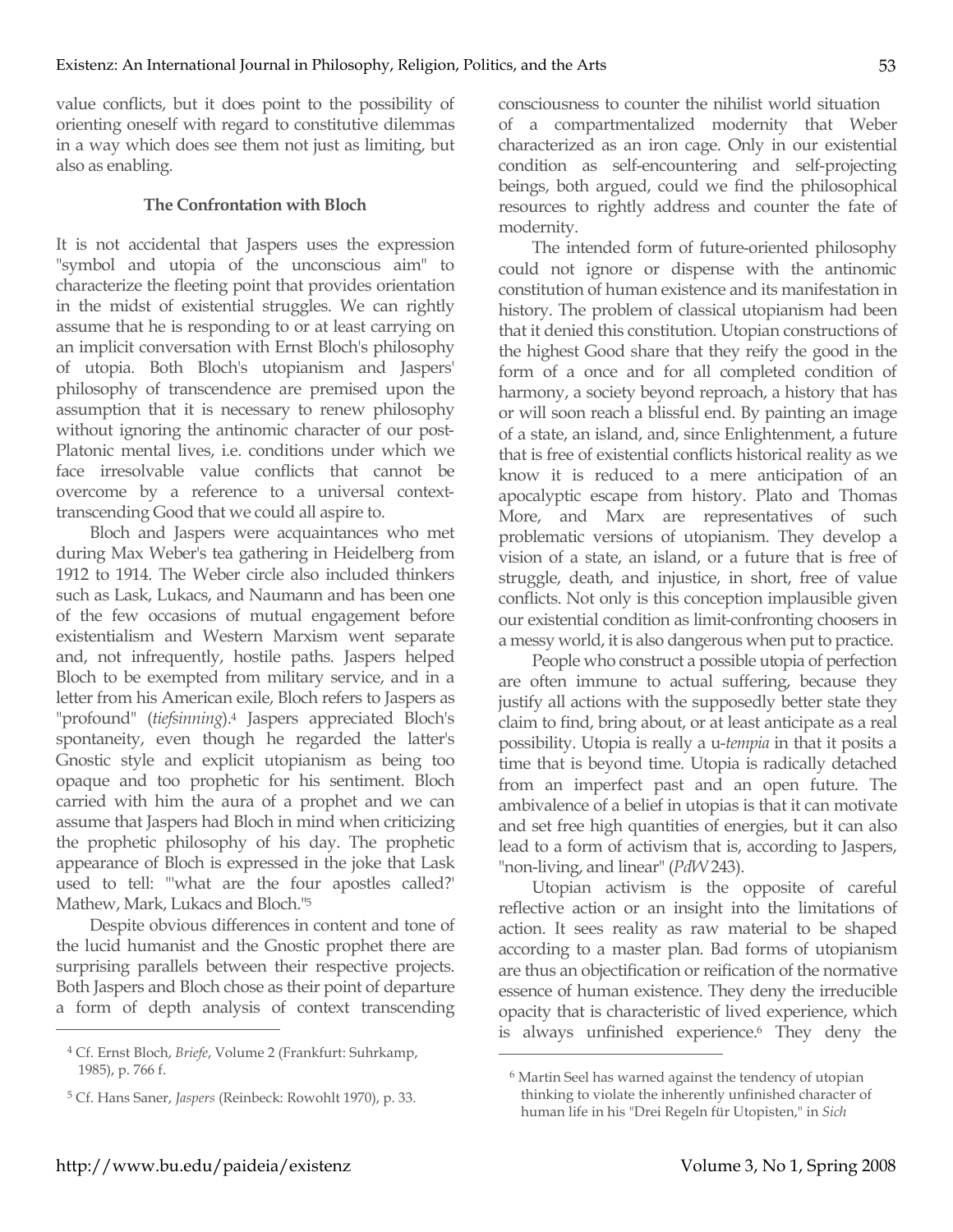possibility of freedom and existential acts of transcending the normative boundaries of the present by way of the imagination and spontaneous action.

If outlining a metaphysics of the social reality were a desirable philosophical project, this metaphysics would have to be one that would emphasize that the world we inhabit is essentially unfinished, something to be continued and unfolded rather than perfectible as the classical utopians have it. What Bloch calls the "opacity of the lived moment" needs to be accepted and cannot be transcended by future or restorative visions of bliss, perfection, and harmony.

In line with this critique of utopianism, Jaspers writes, "Utopia as the casket of spirit kills… The human being who has faith in utopias is himself a dead person, even if he is highly active. Wherever he acts, he destroys, because anything that lives does not fit into utopia. What he imagines there does not grow any grass anymore. Wherever he acts, everything becomes dead, rigid, and anarchic" (*PdW* 242). If one believes in utopia, one believes that the world is—even if not finished in reality—conceivable as potentially finished, complete, lacking in nothing. Strive is pacified and antinomies are overcome in an ideal normative realm.

Whether correctly or not, Jaspers' believed that Hegel and Marxism represented such attempts to posit a realm in which the antinomies of our existence are in principle overcome. Jaspers, we have seen, is elaborating a philosophy of transcendence that does not commit the mistake of trying to escape the fact that life is often miserable, that hopes remain unrealized, and intentions often do not work out the way they were supposed to when put to practice.

Jaspers, although he was criticized for presenting a value-free typology of psychological strategies to cope with the antinomic condition of human existence, implicitly suggests an ethics of sustaining existential antinomies rather than overcoming them. Gaining an insight into existential antinomies is the only transcendence available to us. In other words, he suggests that a way of responsibly dealing with a world that is often at odds with one's aspirations is to understand one's limitations. Transcendence is thus primarily a negative transcendence in that it results from becoming aware of the limitations of our standpoint as epistemic beings with principally limited cognitive and practical capacities, beings who live through opaque experiences and are faced by unintended consequences. We tend to overestimate our creative as well as our destructive powers. To take a contemporary example, claiming that we are capable of eradicating the universe or that man-made global warming will destroy the planet is just as much an overestimation as it is to hope that we could completely change the world in our image. Philosophical transcendence consists in confronting these principal limitations, i.e. limitations that cannot be overcome by various techniques of social, economic, or ethical restructuring of our environment and ways of interacting with this environment, other persons, and oneself.

## **The Emptiness Objection and Bloch's Philosophy of Utopia**

It might be asked if it is not possible to provide a more positive characterization of transcendence. What are we directed towards when we understand that we are not omnipotent but finite creature? Jaspers' answer to this question usually points to mystic conceptions of learned ignorance in light of a deity beyond our conceptual grasp.7 This conception of transcendence remains surprisingly empty and formalist. It rests on intuition or mystical experience, which succumb to non-discursive leaps of faith that liberate us from the tragic nature of earthly existence: "Only a faith, which knows a being that is different from immanent being redeems from the tragic."8 Keeping a category, and in particular an, if not the most essential category free from any determinate meaning and referring to it as the fully or complete other, God, or Being runs the danger of negatively reifying it.9 Critics have rightly pointed out that Jaspers' "method" of alluding to a transcendent

 $\overline{a}$ 

*bestimmen lassen. Studien zur theoretischen und praktischen Philosophie* (Frankfurt Main: Suhrkamp, 2002) p. 258-269.

<sup>7</sup> Cf. in particular his sympathetic reconstruction of the doctrine of learned ignorance in *Nickolaus Cusanus* (Munich: Piper, 1964).

<sup>8</sup> Karl Jaspers, *Über das Tragische*, (Munich: Piper, 1947), p. 48.

<sup>&</sup>lt;sup>9</sup> I would like to thank Prof. Kurt Salamun for his reference to the analogous critique of analytic philosophers such as Popper and Stegmüller of the ambiguity and ultimate emptiness of the concept of transcendence. Cf. Karl Popper's critique of Jaspers in his *The Open Society and its Enemies* as well as Wolfgang Stegmüller's critique of Jaspers and *Transzendenzmetaphysik* in general in his *Metaphysik, Wissenschaft, Skepsis* (Frankfurt Main: Humboldt, 1954), p. 148 f. and p. 365-374.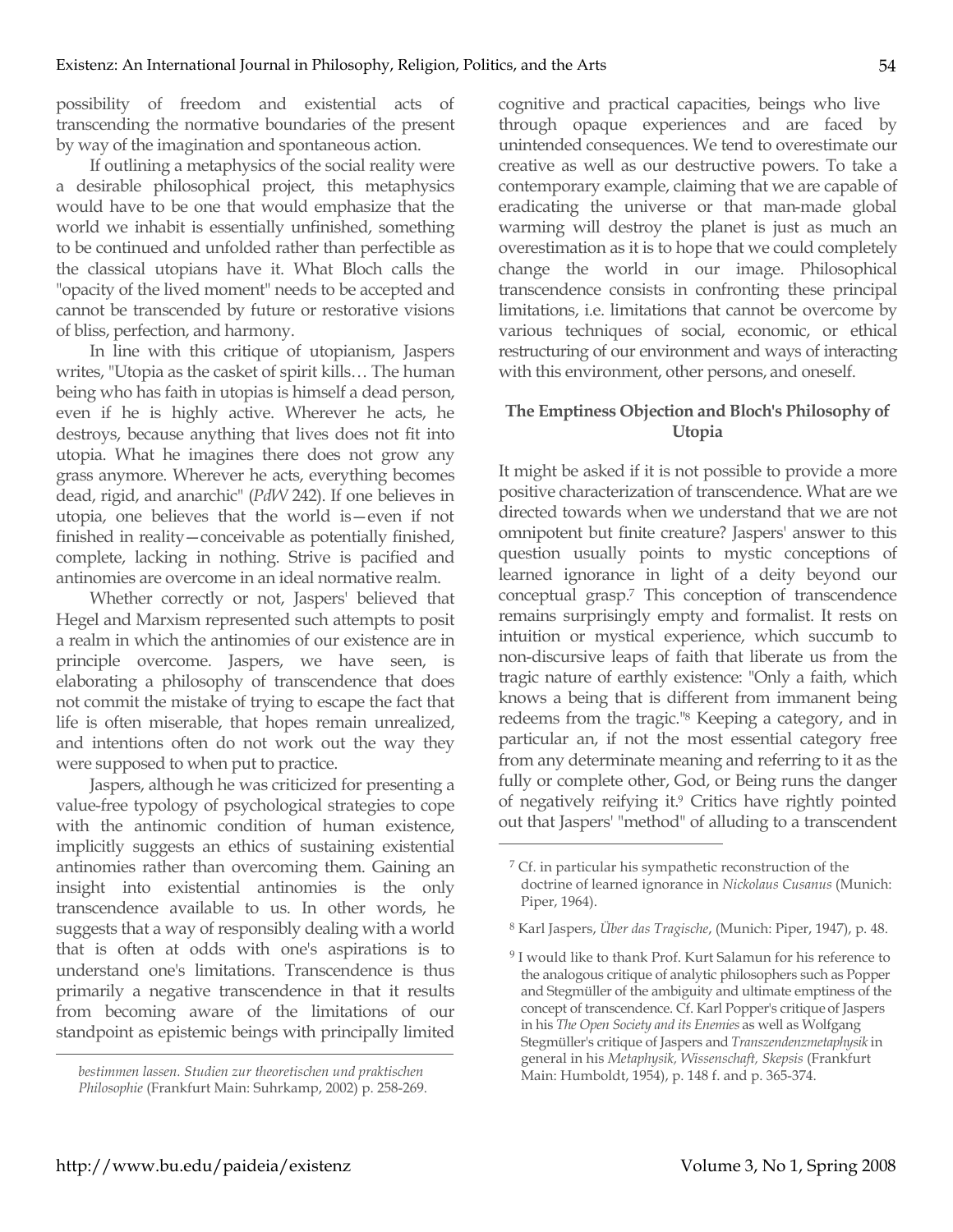realm constitutes an immunization against potential criticism, but also against a serious engagement with it.10

Like Heidegger's concept of Being, which is not only the highest but also the most empty of categories, Jaspers' gesture to a transcendence as a mere cipher is problematic in at least the following two ways. The thought figure of the *deus absconditus*, the fugitive God that likes to hide, tends to create an idol which is empty, cannot be depicted and thus not known. This idea, which often appears in the form of an appeal to the wholly or totally other (*das ganz Andere*), cannot provide any kind of theoretical guidance, not to mention motivation for free, innovative, and responsible action, the original goal of renewing philosophy from the perspective of existence. The other danger consists in assuming that the transcendent realm, if it is totally other, is the opposite of what we know. Jaspers in fact often treats the transcendent as connected to the one, the unchanging, and the eternal, which is juxtaposed to our changing, temporal existence. Emancipation, *frei machen*, is thus conceived of as an escape of the very history that is supposed to be inescapable and the essence of the human condition. The transcendence that is connected to an a-historical conception of flesh and boneless freedom is also apolitical and difficult to square with Jaspers exemplary political engagement, in particular after WWII, be it with regard to the question of German guilt, the dangers connected to the atomic bomb, or reactionary tendencies in the Federal Republic of Germany. Unless Jaspers can show how transcending consciousness can motivate such acts of responsible engagement or enrich human experience, he remains vulnerable to the charge of emptiness and formalism.

Jaspers uses what he calls ciphers, i.e. ambiguous fragments of meaning, to address the charge of emptiness. Following Kant, Jaspers distinguishes the symbol character and the cipher character. While the symbol represents an object as an intentional object, the cipher does not refer to an existing object. The experience of incompleteness and limitation is not one in which we confront a huge and in principally unknown and unknowable sphere with the little that we in fact do know. Rather it is an area of which we have certain revelations of a transcendence to rather than transcendence from, how fragile and tentative they might be. Ciphers open up ways of approaching and revealing transcendence in the here and now. They are historically preserved layers of meaning that point to possibilities of overcoming the antinomies of human existence. The cipher is not knowledge, but neither is it a mere empty placeholder. Rather it is supposed to be a non-representational mediator. Unfortunately, Jaspers does not elaborate this theory of ciphers sufficiently and it hardly fits into his conception of radical historical immanence. Drawing on ciphers does thus not clarify in what way transcending consciousness could be the lever for a different future-oriented philosophy that aims to transform this reality rather than establish contact with another.

This lacuna is filled by Bloch, critically reviewing Jaspers' *Psychology of World Views*, in his *Inheritance of our Times*. There, Bloch charges Jaspers of not relating material conditions and psychological projections in a dialectical manner. The emptiness and rigidified typology of psychological world views and the theory of ciphers, Bloch argues, is due to a lack of historical and, in particular, socio-economical concreteness. Jaspers, on that account, provides metaphysical counseling that fixes contingent psychological modes of behavior as existential categories, as eternal fate. Transcending consciousness is thus just another type of psychological comportment. Not only does Jaspers ignore that the utopian potential of every present is different—the twenties and the sixties of the 20<sup>th</sup> century were clearly far richer in utopian energies than the nineties or the beginning of the 21st century and the hope for an afterlife is very different from the vision of a society in which people would not be discriminated because of their racial, gender, or class affiliation. He also refrains from treating certain forms of transcendence as pathological compensations for unfulfilled desires.

Bloch is committed to a dialectical and materially concrete investigation of utopian potentials. His intellectual influences reveal surprising parallels to that of Jaspers. Both started their philosophical development with a serious interest in psychology before turning to philosophy by translating psychological into philosophical categories. Bloch claims that his entire work is based on one essential idea or rather guiding thread, the not-yet-conscious and the not-yet-existing.

The not-yet-conscious reveals itself particularly in what he calls *Wendezeiten*, times of transition such as the renaissance, *Sturm und Drang*, the French

<sup>10</sup> Cf. for example O. F. Bollnow, "Existenzerhellung und philosophische Anthropologie. Versuch einer Auseinandersetzung mit Karl Jaspers," in: Hans Saner (ed.), *Karl Jaspers in der Diskussion* (Munich: Piper, 1973), p. 185-232.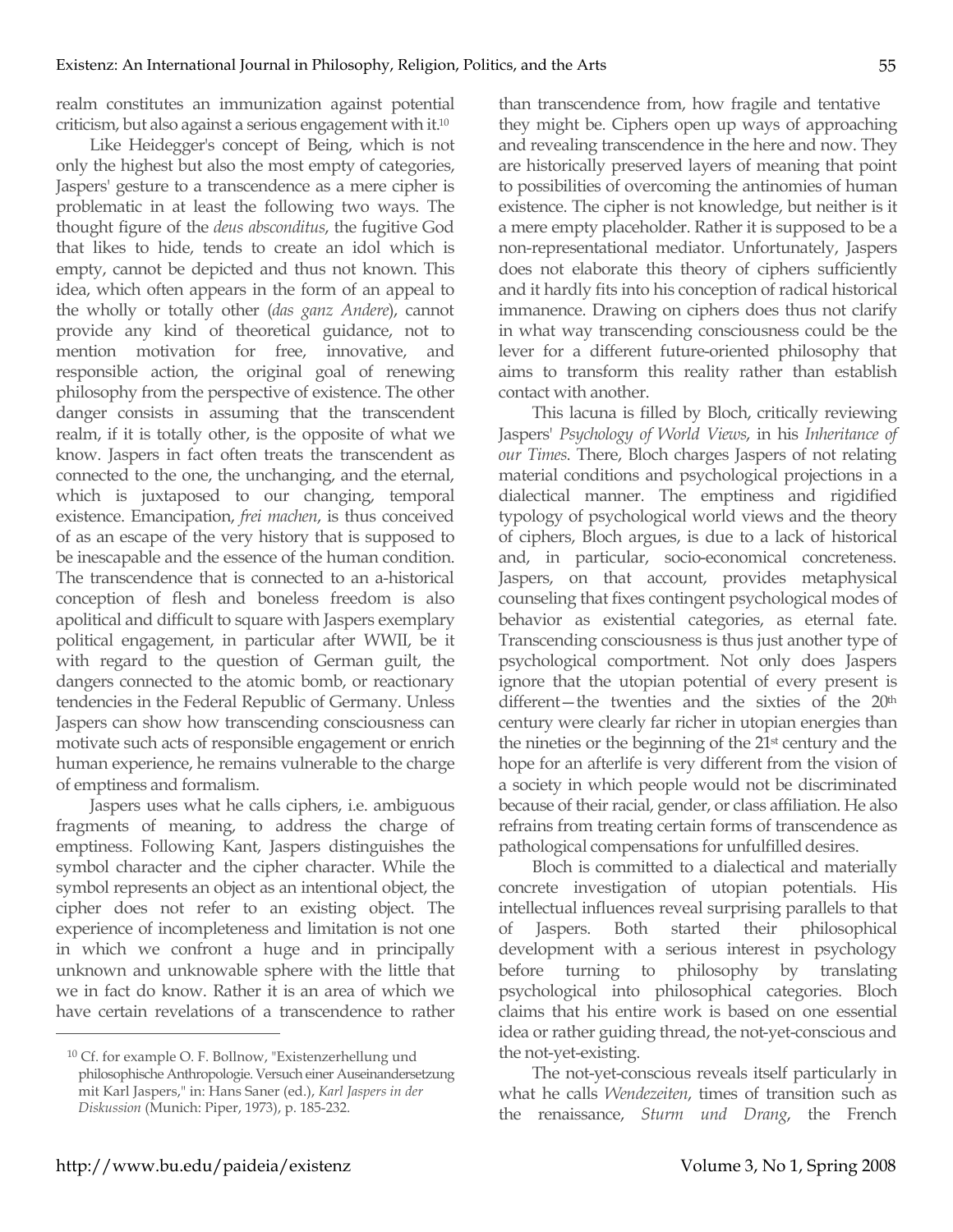Revolution, or early romanticism. These *Wendezeiten* correspond to significant moments of transformations in a life history and play a structurally analogous role to limit situations. These significant changes share a "pathos for the new, the peculiar pathos of the creative dimension of human beings itself, i.e. what one could call genius."11 Subjective experiences of unredeemed promises translate into an affective hope, real despair, or emancipatory action.

In contrast to Jaspers' formalist conception of subjective transcendence—the view that we have to chose and breach novel terrains—Bloch draws on specific historical material and concrete experiences to demonstrate how present consciousness is taken on a journey of fulfilled longing. Although he does not paint out utopia by constructing an image of a perfect society or fulfilled life, Bloch focuses on the sediment dreams in everyday experiences. *Spirit of Utopia* draws on works of art and in particular music to concretize our sense of the possible while remaining conscious of the material and spiritual limitations inhibiting real progress.

While Jaspers draws on ciphers that leave his conception of transcendence too vague, Bloch investigates real utopian tendencies in areas such as technology, the arts, or customs. To conceive of tendencies is essential because tendencies have reality in which they are manifest or at least latently existing, while pointing beyond what merely exists. They are temporally forward-pointing. They store emancipatory energies that can be released under favourable conditions. Any serious attempt to regard the present as being in need of further development has to draw on these rational tendencies in order to not get entangled in the same mistakes again. They are the connection between the present as it is and the form of possibility that is entailed by this present. Of course these tendencies do not guarantee that they will be realized. Contrary to being guarantors of the realization of reason they are historical chances. Utopia would not be utopia if it could not be (and has for the most part been) disappointed. Actual reality, Bloch argues, stores a utopian potential, even if it remains uncertain if this potential can be realized. Concrete human wish images are what he calls "conscious" or "awake dreams" that,

<sup>11</sup> *PW*, p. 408. In his biography, Hans Saner pointed out the involuntary poetic quality of Jaspers' prose, Hans Saner, *Karl Jaspers*, Hamburg: Rowohlt 1970, p. 133ff.

on the one hand, can have an ideological function, but they can also contribute to happiness and innovation.

Let us consider an example. Bloch starts his investigation of the spirit of utopia by characterizing an encounter with and immersion into an old jar that opens up a realm of experiences in the person contemplating over it. The mystery of the jar with its opaque interiority and its unknown history triggers an imaginative journey into a world that had not been disenchanted by modern technology and functionalism. The jar reminds the viewer of the ingenious craftsmanship and long nights of social gathering. It radiates an atmosphere that reaches far beyond the so-called proper function of a jar as being a drinking utensil or its monetary value on the market of collectors' items. Its unknown interiority triggers the imagination and its smell reminds one of long forgotten drinks. Adorno comments on this passage, "I myself am Bloch's jar, literally and immediately. It is a paradigm of what I could become and am not allowed to be.<sup>"12</sup> By way of uncovering the imaginative richness of everyday experience the ordinary is transfigured and reveals what it could be. By extension it thus also reveals where the ordinary prohibits us from realizing our potentials.

The philosopher who is aware of the historical nature of this and other images while also having to point beyond the immanence of history articulates the search for a home as at once a return and an anticipation of a "beyond which is not yet": it is a "remembrance, a finding oneself back at home […] but precisely in a home in which one has never been yet and which is still a home."13 Tracing utopia, the possibility of a home, reflects a time-consciousness that connects an immersion in a past in the form of remembrance and an anticipation of yet unknown, but imaginatively enriched future potentials. Just as the futurity of utopia is not a mere regulative idea that could never be reached, it does also not succumb to a form of certainty about utopia as an endpoint of history.

The question concerning the possibility of the human being remains in the last instance unconstruable

 $\overline{a}$ 

<sup>12</sup> Theodor W. Adorno in *Ernst Bloch zu Ehren* (Frankfurt: Suhrkamp, 1965), p. 18.

<sup>13</sup> Ernst Bloch, *Geist der Utopie* (Frankfurt: Suhrkamp, 1964), p. 186.